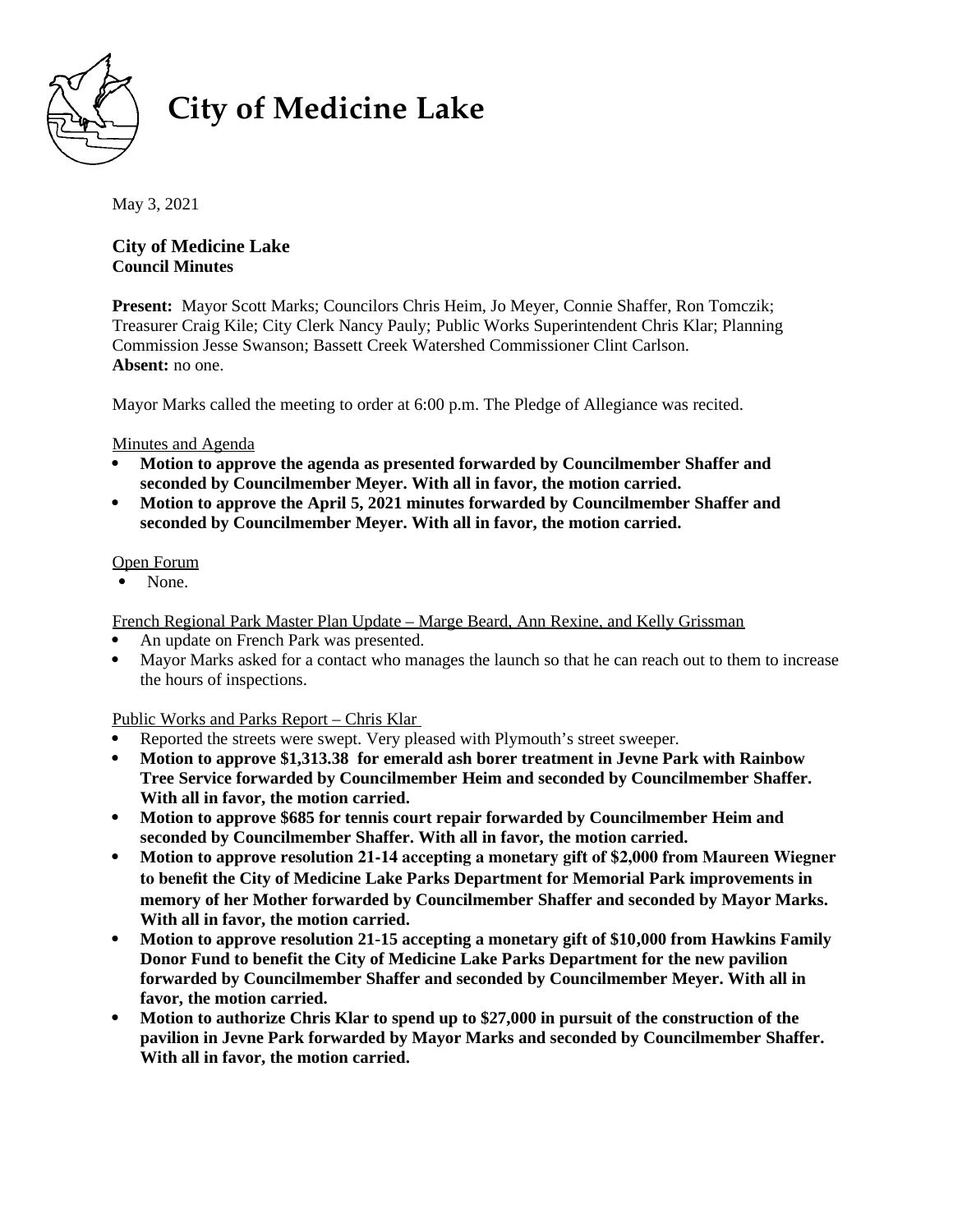Bassett Creek Watershed Management Commission Report – Clint Carlson

Reported BCWMC is trying to keep the budget flat for 2022.

#### Planning Commission Report – Jesse Swanson

 Reported they are working on shoreland updates, rental license updates, and reviewing vacation rentals.

Treasurer's Report – Craig Kile

- Receipts in reporting period: \$5,003
- Receipts year to date: \$16,698
- Disbursements in reporting period: \$37,775
- Disbursements year to date: \$132,053
- **Motion to approve the summary spending, receipts and cash balances through April 30, 2021 forwarded by Mayor Marks and seconded by Councilmember Meyer. With all in favor, the motion carried.**

#### Officer Reports:

Councilmember Meyer

- Reported the CenterPoint Energy agreement has been red lined by the city attorney and revisions sent to CenterPoint Energy.
- Reported still working on issues with the Zoom speaker at city hall.
- Reported no updates from Hennepin County Sheriff's Office.
- Reported she asked the city attorney for information on response times.
- Reported on the records retention project.
- Councilmember Shaffer reminded council to use their city email addresses.
- **Motion for Josh Hauble to spend up to \$135 to attend Introduction to Data Practices workshop held by Minnesota Data Practices Office forwarded by Councilmember Meyer and seconded by Mayor Marks. With all in favor, the motion carried.**

#### Councilmember Tomczik

- Mr. Klar reported city signs need to be updated for public safety.
- Reported a good report on recycling that will be in the Laker.

#### Councilmember Heim

- **Motion to approve the agreement with SEH for the Lift Station Rehabilitation Project at a cost of \$116,289 forwarded by Councilmember Shaffer and seconded by Mayor Marks. With all in favor, the motion carried.**
- **Motion to approve the agreement with SEH for the Roadway Reconstruction Project at a cost of \$220,668 forwarded by Councilmember Shaffer and seconded by Councilmember Meyer. With all in favor, the motion carried.**
- Reported we received a \$112K I/I grant from Met Council for sewer relining.

#### Councilmember Shaffer

Reported nothing to report.

#### Mayor Marks

- Reported our current MS4 application is complete.
- Reported the Minnesota Pollution Control Agency identified four audit findings from previous MS4 reports. Focus Engineering will be engaged to assist with compliance.